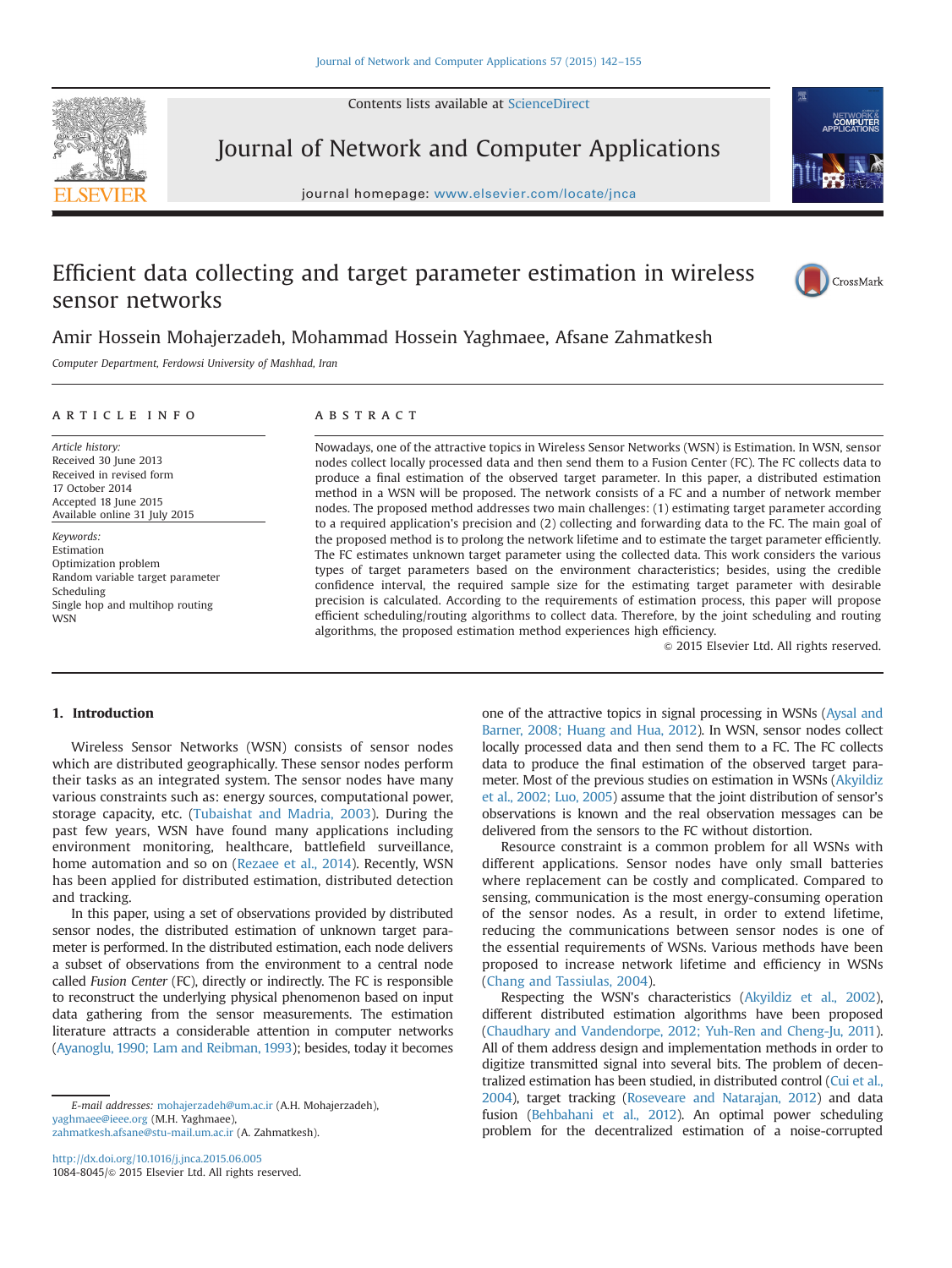deterministic signal in an inhomogeneous sensor network is proposed in Xiao et al. (2006); moreover, the optimal quantization and transmission power level at local sensors is determined in order to minimize the total transmission power, while ensuring a given Mean Square Error (MSE) performance. LI and AlRegib (2007) study the optimal tradeoff between the number of active sensors and the quantization bit rate for each active sensor to minimize the estimation MSE. Dardari et al. (2007) investigate the estimation of a scalar field over a bidimensional scenario through a WSN with energy constraint. This paper provides a mathematical framework to analyze the independent aspects of WSN's communication protocols and signal processing design. Chen (2010) looks over the performanceenergy tradeoff for distributed estimation in a WSN; in addition, the Best Linear Unbiased Estimation (BLUE) is utilized to estimate the observed phenomena. Like other abundant works, Chen (2010) and LI and AlRegib (2009) use optimization problem to achieve the best possible functionality.

Generally, one of the most efficient ways to deploy a WSN over a target area is to cover the whole area with the minimum possible number of sensor nodes. In this paper, in order to extend the network lifetime, the main objective is designing an efficient scheduling scheme to control sensing and communication tasks in the sensor nodes. Basically, scheduling is classified into four main categories (Cheng et al., 2010) including: "always on", "random on–off", "adaptive on–off" and "periodic on–off". In the proposed algorithm, the scheduling program is an adaptive on–off scheme; in addition, the FC is responsible to create a total scheduling program so the other sensors only follow this program (Sichitiu, 2004). Routing in hierarchical networks consists of two main parts: (1) intra-cluster routing and (2) inter-cluster routing. Delivering the sensor node's observation to the cluster head and communicating with other cluster heads to send data to the sink is done by intra-cluster routing. In intra-cluster routing, because of the small size of cluster's area, both direct (single hop) and indirect (multihop) forwarding are applicable. In direct routing, nodes deliver their data to the cluster head or sink with using the intermediate nodes, while in multihop routing, nodes cooperate with each other to transfer the collected data to the base station. In this paper, a linear programming (LP) is used to find the best schedule for direct routing; in addition, a nonlinear programming (NLP) is used to select multihop routes between each network node and the FC. Providing fairness is one of the main subjects in the proposed NLP. One of the open research areas in WSN's field is joint routing and scheduling algorithm. Some of the prior works schedule nodes tasks depended on MAC layer protocol (Liu et al., 2010; Wu et al., 2010). In Incel et al. (2012), a number of various methods are proposed which used realistic simulation models under the many-to-one communication paradigm known as convergecast; moreover, the time scheduling on a single frequency channel is considered to minimize the number of the required time slots to complete a convergecast. This work combines scheduling with transmission power control to reduce the effects of interference. Finally, Incel et al. (2012) constructs the degreeconstrained and the capacitated minimal spanning trees. Some of the previous works consider specific applications. For instance, a combined scheduling and routing mechanism is proposed to provide a deterministic guarantee of end-to-end deadlines leveraging (Ryu et al., 2009). It regards a battlefield at the border of South and North Korea. A lifetime-aware routing with considering desired sensing spatial coverage is proposed in Karkvandi et al. (2011). Cohen and Kapchits (2009) suggest a routing and scheduling algorithm for maximizing the lifetime of mesh sensor networks, while it guarantees an upper bound on the end-to-end delay. In most of the prior works, energy-efficient routing and sleep scheduling are considered as two separate tasks. They assume that one component is pre-given, whereas they optimize

the other one (Wang et al., 2008). In this paper, in order to achieve the highest efficiency, the joint routing and scheduling algorithms are performed.

The reminder of this essay is organized as follows. Section 2 introduces the system model for estimating unknown target parameter, and interval estimation, too. In Section 3, the network intra-cluster routing and scheduling for collecting estimation process data is formulated as optimization problem. In order to demonstrate the performance of the proposed method, simulation results have been presented in Section 4. Finally, Section 5 concludes the paper.

#### 2. Problem formulation

This paper considers the hierarchical WSN's topology which consists of different clusters. Each cluster contains N sensor nodes and a FC, which are designed to cooperate with each other to estimate an unknown parameter  $\theta$ ; moreover, cluster head acts as a FC. The FC is responsible to reconstruct the underlying physical phenomenon based on input data gathering from the sensor measurements. The FC is a role which possibly any sensor node can perform its tasks. In several papers, sink is considered to be as the FC, but in the current study cluster head is FC. In each cluster, estimation process is performed independently, and the result would be transferred to the sink. Based on the information of the user about the target parameter, two different estimation models will be proposed. The estimation model also needs a required precision which should be provided by the user. The member of each cluster monitors the events, quantizes and transmits the collected data to the FC. Using an optimization problem, data collection (consists of routing and scheduling) is performed according to the estimation model, the network nodes position and remained energy. Then, the FC processes the data and applying inter-cluster routing algorithm, sends estimation results to the sink. Sink is able to deliver final value of target parameter  $\theta$ to the user. Each part of the estimation method will be explained in detail in the rest of the paper.

In this paper, firstly, the proposed estimation models are explained. Estimation model is fully dependent on the user information about the target parameter. If the user does not have any information about the target parameter, the estimation model explained in Section 2.1 should be applied. In other mode, if the target parameter distribution function is Normal, the estimation model explained in Section 2.2 should be utilized.

#### 2.1. Estimation model for the target parameter possessing unknown distribution function

In this article, the hierarchical WSN is considered. Each cluster member observes the event, quantizes and transmits its collected information to the FC. The final estimation is made based on all the received messages from cluster members. The observations are corrupted by additive noise and described by using the following equation:

$$
x_{ki} = \theta + \varepsilon_{ki}; \quad k = 1, 2, ..., N; \quad i = 1, 2, ..., n_k
$$
 (1)

 $x_{ki}$  is the ith observation of the sensor node k. Depended on the problem conditions, each sensor node is able to send many samples (observations). The sample size provided by node  $k$  is shown by  $n_k$ . Sensor noise variables,  $\varepsilon_{ki}$ , are considered to be independent, mean zero Gaussian random variables with  $var(\varepsilon_k) = \sigma_k^2 (k = 1, 2, ..., N)$ .  $\theta$  is the parameter to be estimated.<br>Since WSNs have severe bandwidth and energy limitation at the Since WSNs have severe bandwidth and energy limitation, at the first step of estimation process, the real valued analog observation is quantized locally into an unbiased discrete message in each